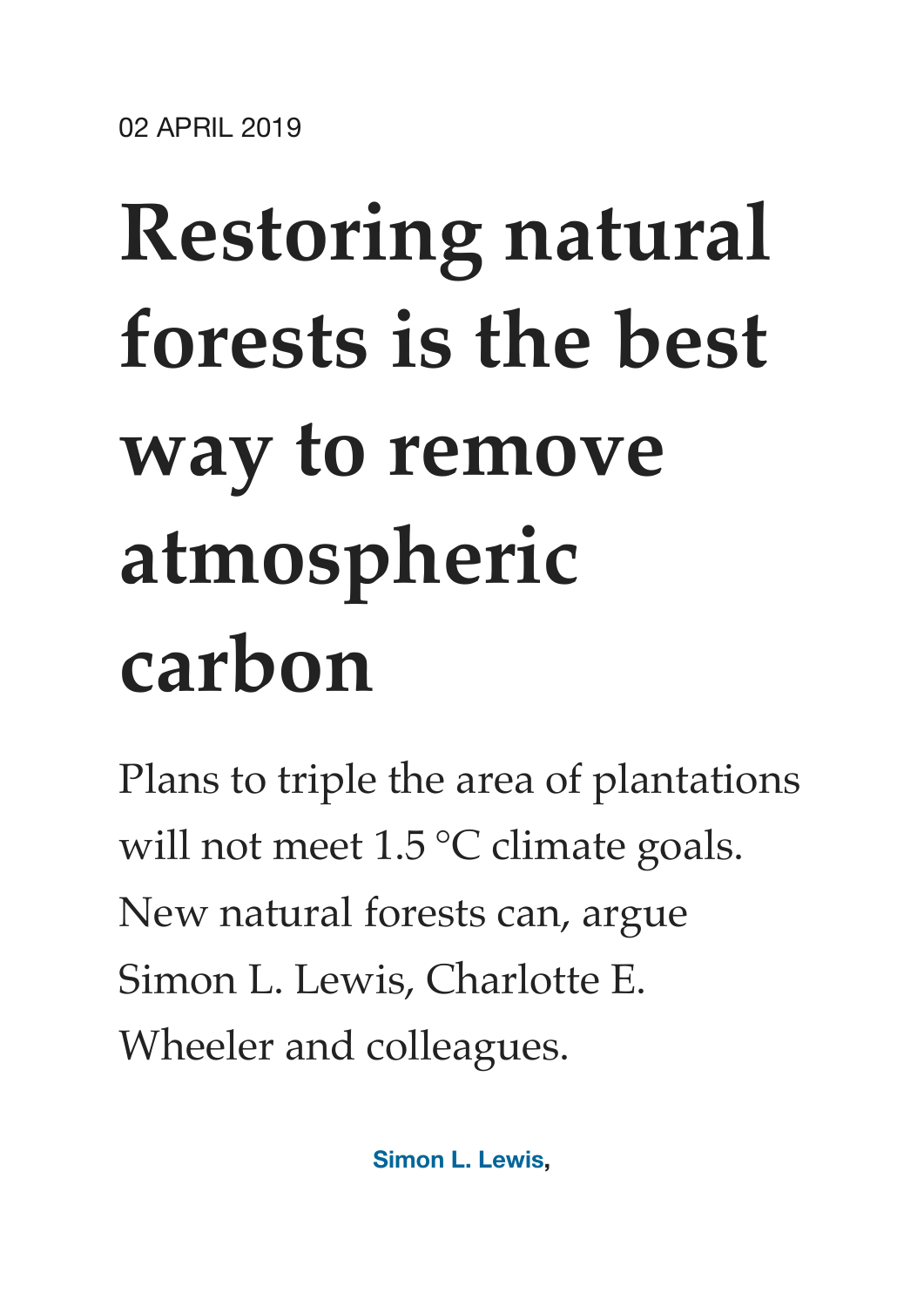**[Charlotte E. Wheeler,](javascript:;) [Edward T. A. Mitchard &](javascript:;) [Alexander Koch](javascript:;)**



Reforesting of burnt areas in Kalimantan province, Indonesia.Credit: Kadir van Lohuizen/NOOR/eyevine

Keeping global warming below 1.5 °C to avoid dangerous climate change[1](https://www.nature.com/articles/d41586-019-01026-8#ref-CR1) requires the removal of vast amounts of carbon dioxide from the atmosphere, as well as drastic cuts in emissions. The Intergovernmental Panel on Climate Change (IPCC) suggests that around 730 billion tonnes of CO2 (730 petagrams of CO2, or 199 petagrams of carbon, Pg C) must be taken out of the atmosphere by the end of this centur[y2](https://www.nature.com/articles/d41586-019-01026-8#ref-CR2). That is equivalent to all the CO2 emitted by the United States, the United Kingdom, Germany and China since the Industrial Revolution. No one knows how to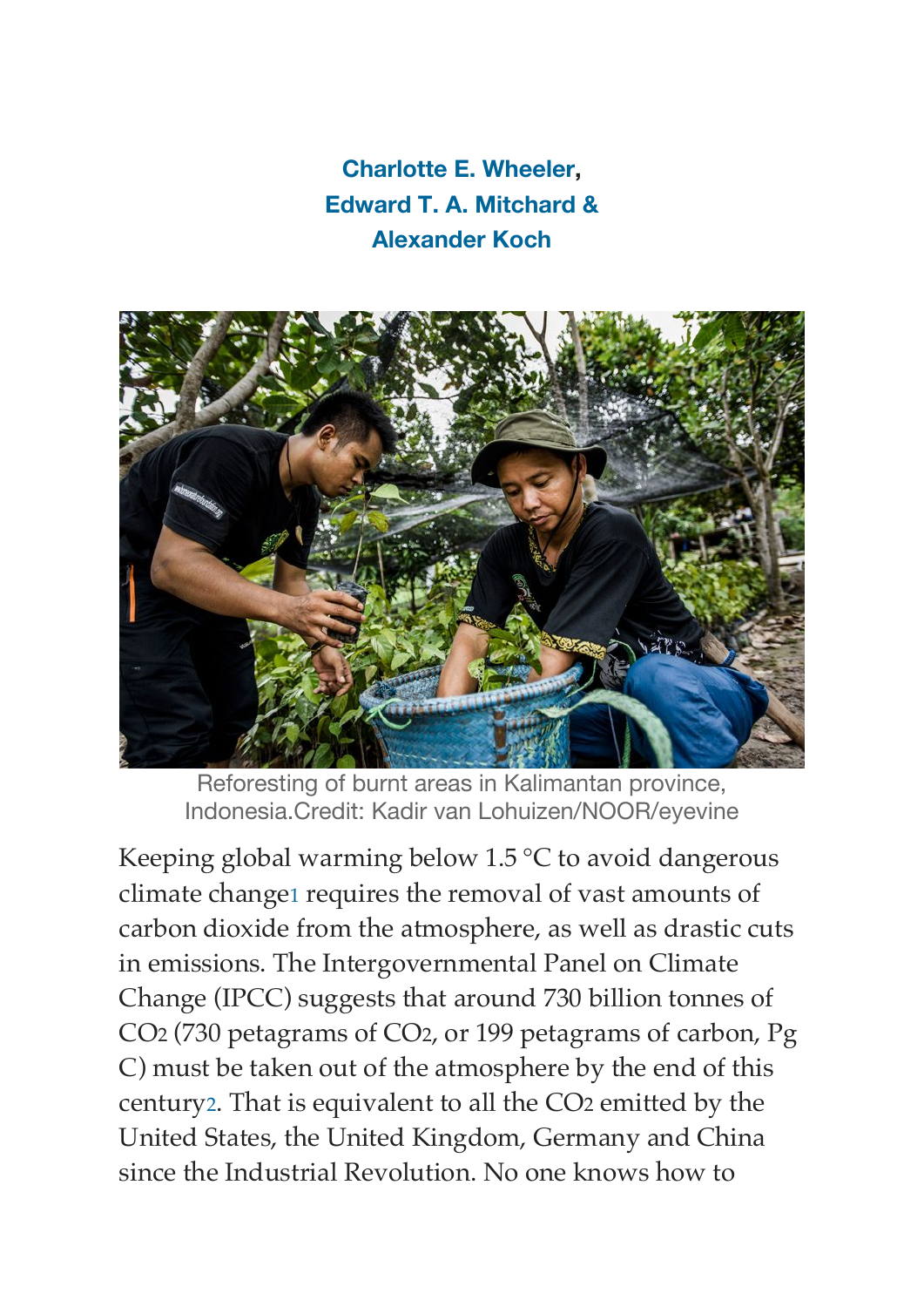capture so much CO2.

Forests must play a part. Locking up carbon in ecosystems is proven, safe and often affordable[3.](https://www.nature.com/articles/d41586-019-01026-8#ref-CR3) Increasing tree cover has other benefits, from protecting biodiversity to managing water and creating jobs.

The IPCC suggests that boosting the total area of the world's forests, woodlands and woody savannahs could store around one-quarter of the atmospheric carbon necessary to limit global warming to 1.5 °C above preindustrial levels[2](https://www.nature.com/articles/d41586-019-01026-8#ref-CR2). In the near term, this means adding up to 24 million hectares (Mha) of forest every year from now until 2030.

Policymakers are sowing the seeds. For example, in 2011, the German government and the International Union for Conservation of Nature launched the [Bonn Challenge,](http://www.bonnchallenge.org/) which aims to restore 350 Mha of forest by 2030. Under this initiative and others, 43 countries across the tropics and subtropics where trees grow quickly, including Brazil, India and China, have committed nearly 300 Mha of degraded land (see Supplementary Information, Table S1). That's encouraging.

But will this policy work? Here we show that, under current plans, it will not. A closer look at countries' reports reveals that almost half of the pledged area is set to become plantations of commercial trees (see Table S1). Although these can support local economies, plantations are much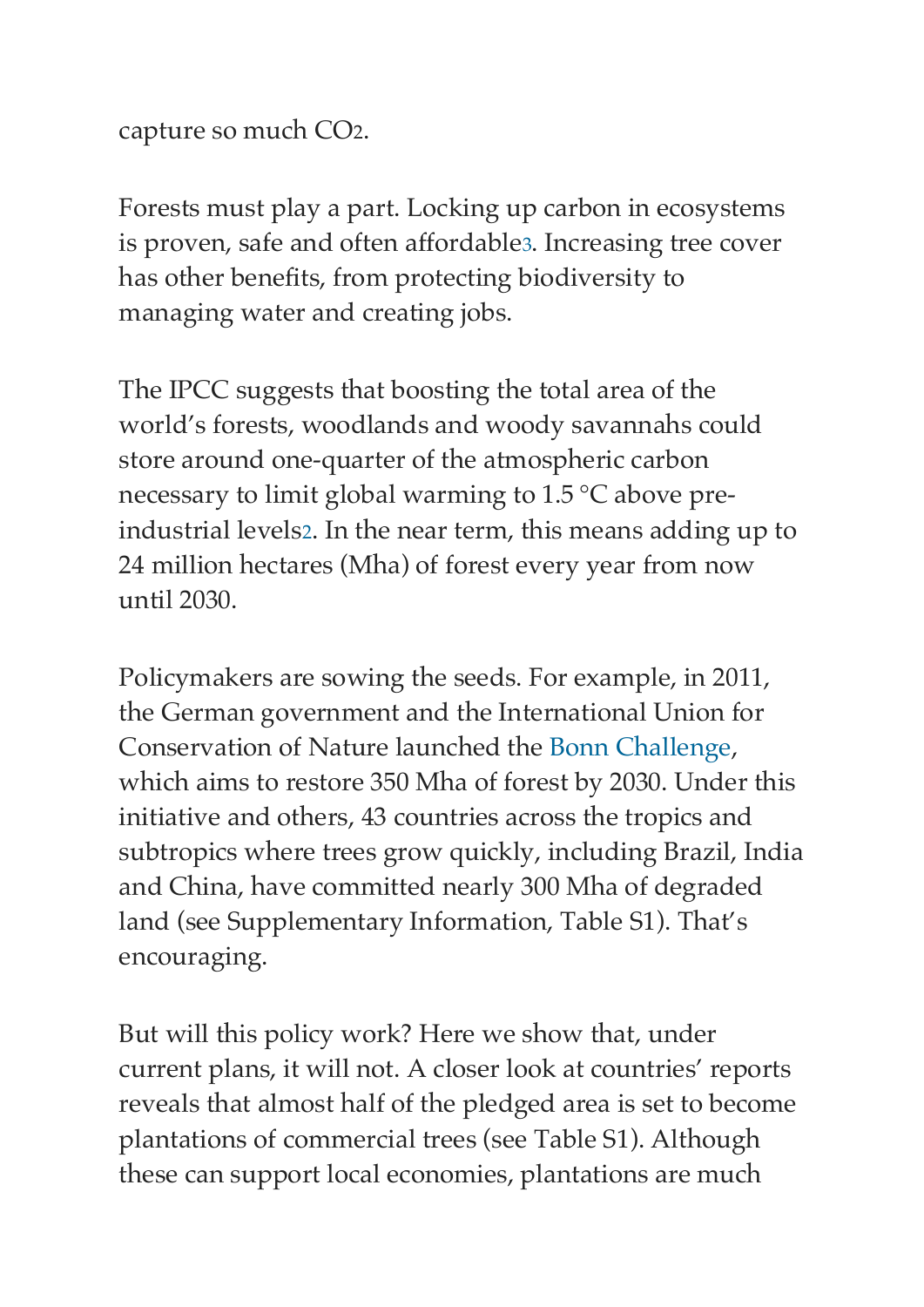poorer at storing carbon than are natural forests, which develop with little or no disturbance from humans. The regular harvesting and clearing of plantations releases stored CO2 back into the atmosphere every 10–20 years. By contrast, natural forests continue to sequester carbon for many decades[4](https://www.nature.com/articles/d41586-019-01026-8#ref-CR4).

To stem global warming, deforestation must stop. And restoration programmes worldwide should return all degraded lands to natural forests — and protect them. More carbon must be stored on land, while recognizing competing pressures to deliver food, fuel, fodder and fibre.

We call on the restoration community, forestry experts and policymakers to prioritize the regeneration of natural forests over other types of tree planting — by allowing disturbed lands to recover to their previous high-carbon state. This will entail tightening definitions, transparently reporting plans and outcomes and clearly stating the tradeoffs between different uses of land.

# **Misdirected efforts**

To combat climate change, the most effective place to plant trees is in the tropics and subtropics — this is where most forest-restoration commitments are found. Trees grow and take up carbon quickly near the Equator, and land is relatively cheap and available (see [go.nature.com/](http://go.nature.com/2ogmbmz) [2ogmbmz](http://go.nature.com/2ogmbmz) and 'Restoration potential'). Establishing forests has little effect on the albedo (reflectivity) of the land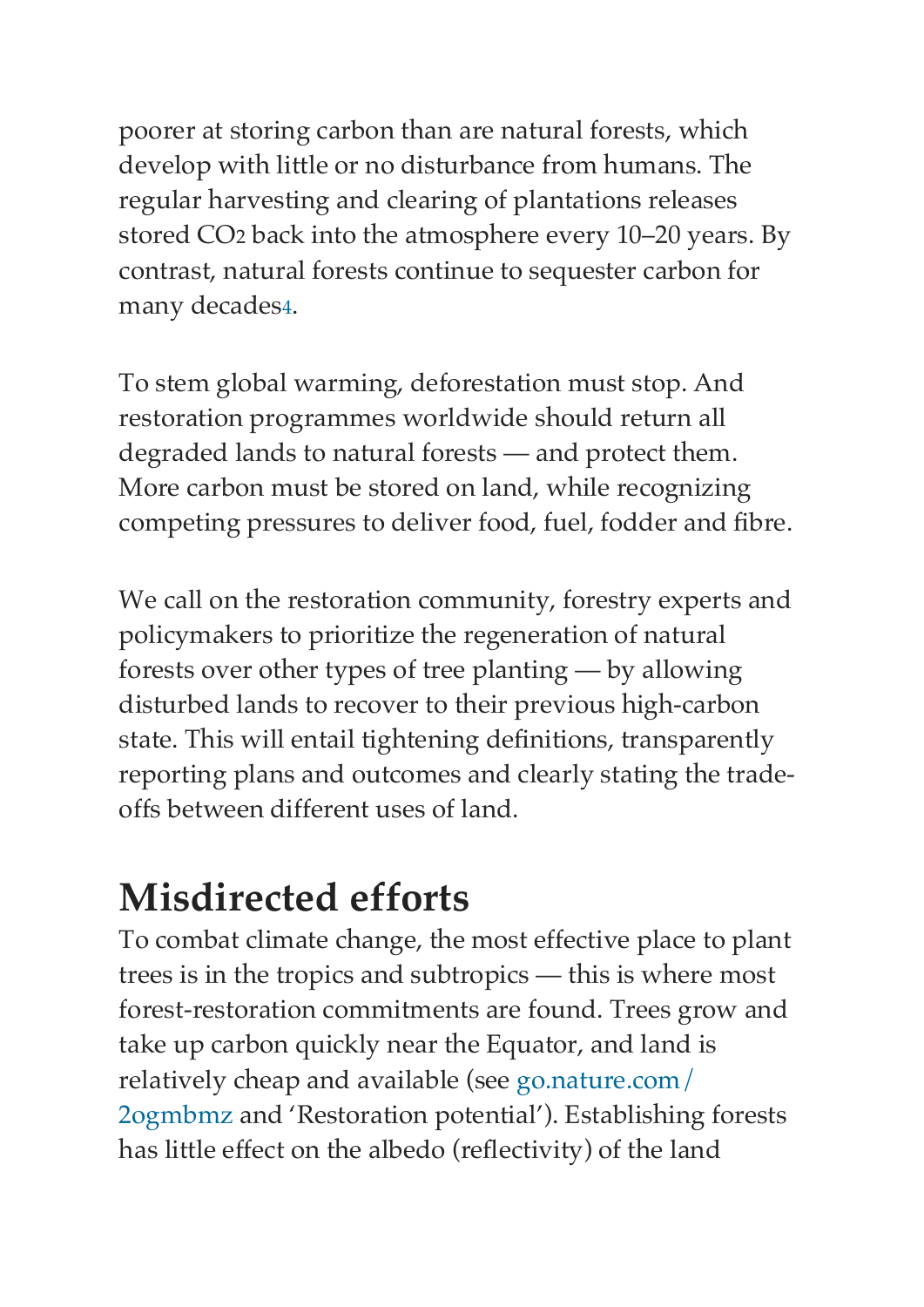surface, unlike at high latitudes, where trees obscure snow that would otherwise reflect solar energy and help to cool the planet. Well-managed forests can also help to alleviate poverty in low-income regions, as well as conserve biodiversity and support the United Nations Sustainable Development Goals — notably, goals 1 (no poverty), 6 (clean water), 11 (sustainable communities), 13 (climate action) and 15 (life on land).

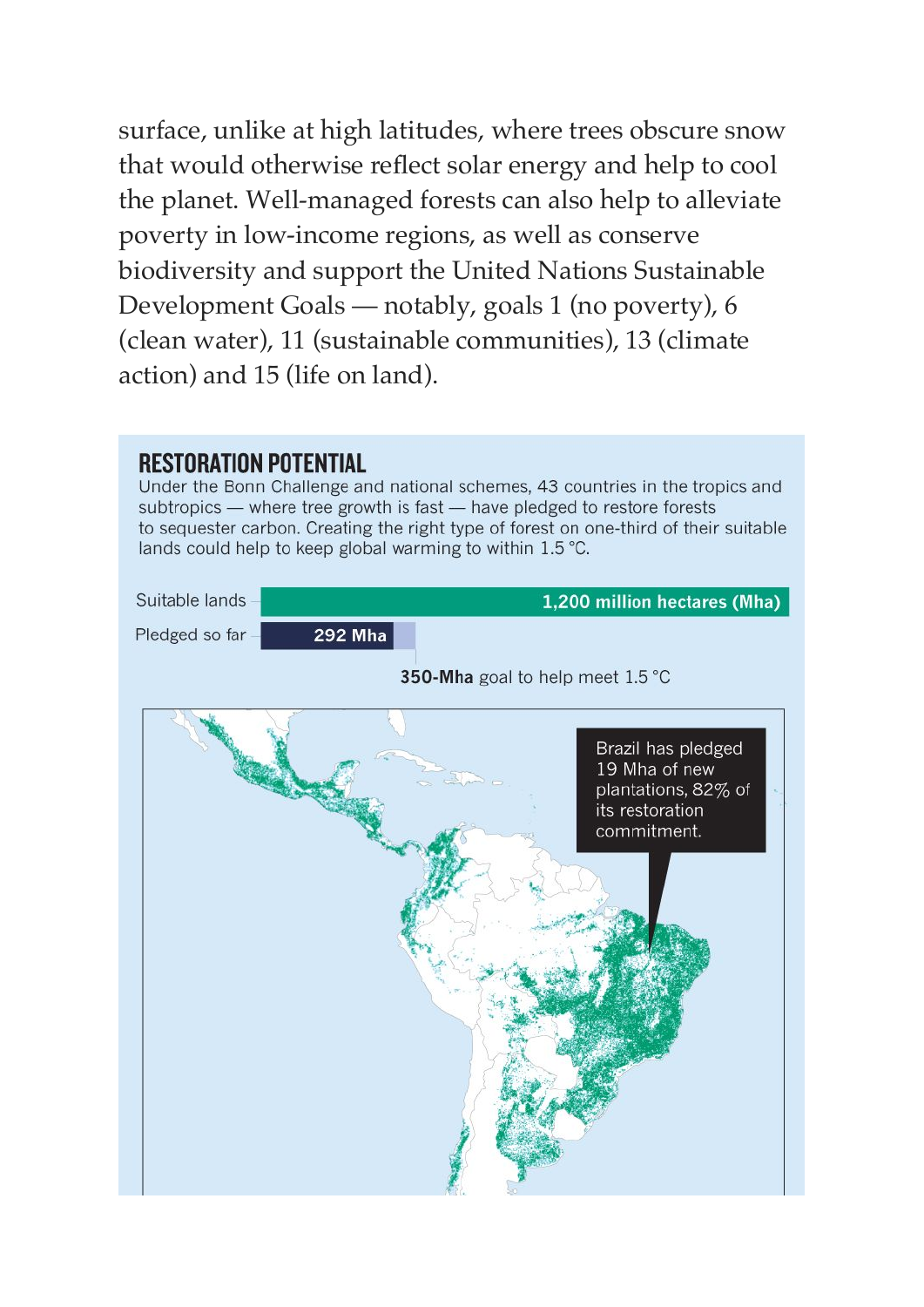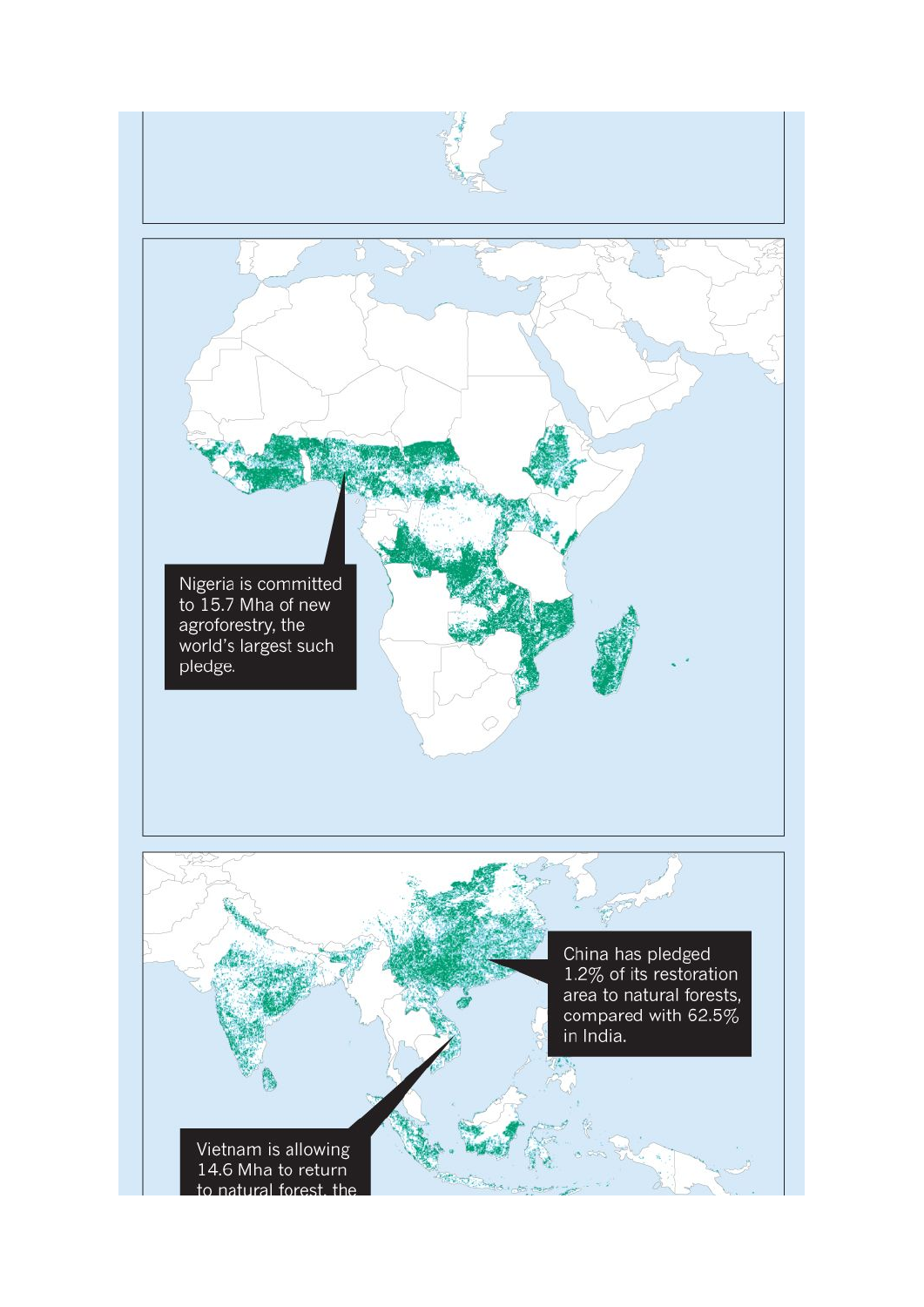

### Source: <https://go.nature.com/2ogmbmz>

So far, just over half (24) of the countries in the Bonn Challenge and other schemes have published detailed restoration plans, covering two-thirds of the total pledged area (Table S1). Nations are following three main approaches. First, degraded and abandoned agricultural land will be left to return to natural forest on its own. Second, marginal agricultural lands are to be converted into plantations of valuable trees, such as *Eucalyptus* for paper or *Hevea braziliensis* for rubber. Third is agroforestry, which involves growing crops and useful trees together.

Natural regeneration is the cheapest and technically easiest option. Just over one-third (34%) of the total area allocated is to be managed in this way. Protecting land from fire and other human disturbances allows trees to return and forests to flourish, building carbon stocks rapidly to reach the level of a mature forest in roughly 70 years[4.](https://www.nature.com/articles/d41586-019-01026-8#ref-CR4) Recovery times can be accelerated by planting native species, and the area under natural regeneration expanded using legislation and incentives, such as those pioneered in Costa Rica.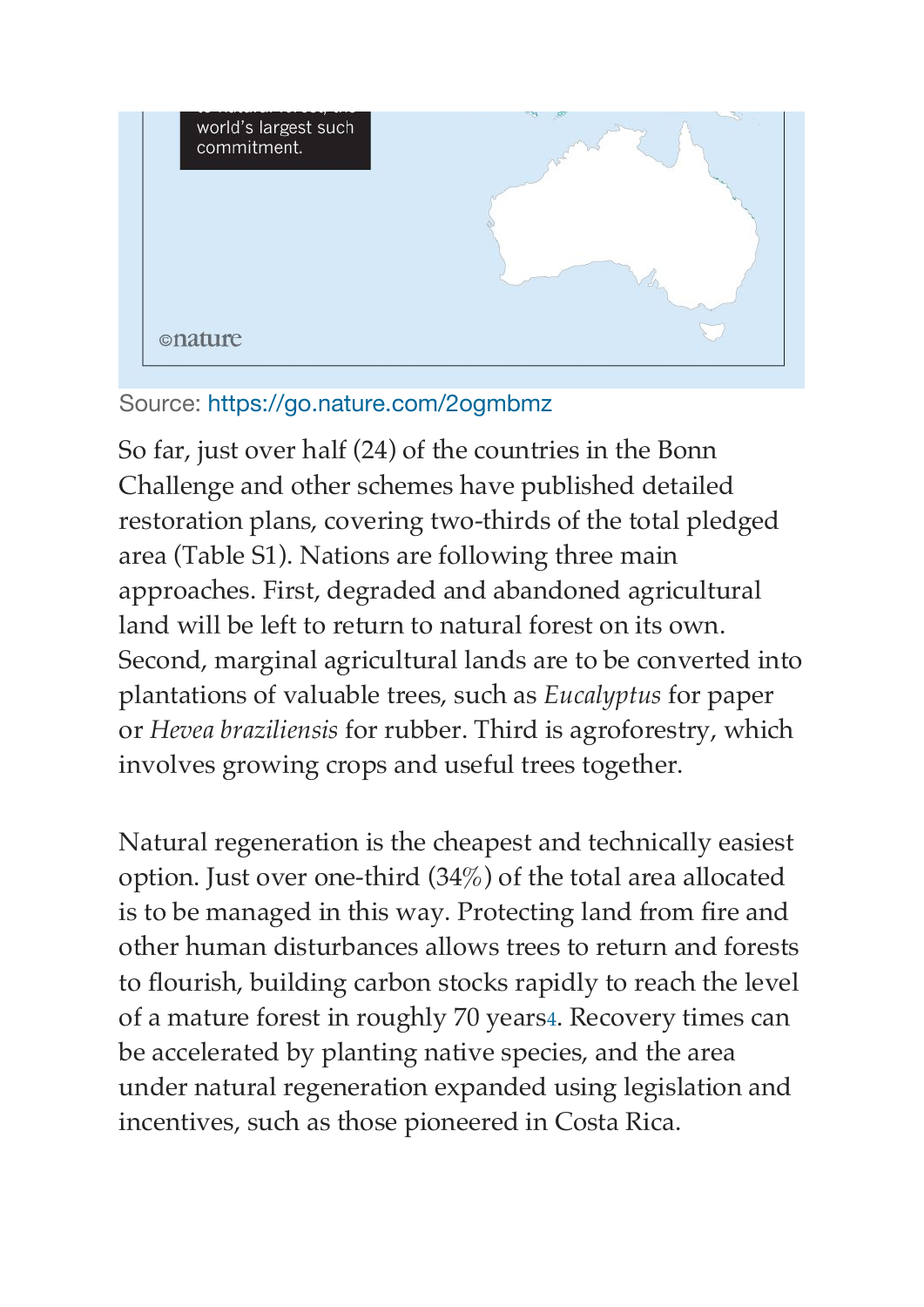However, plantations are the most popular restoration plan: 45% of all commitments involve planting vast monocultures of trees as profitable enterprises. The majority are planned in large countries such as Brazil, China, Indonesia, Nigeria and the Democratic Republic of the Congo (Table S1). Brazil, for example, has pledged 19 Mha to wood, fibre and other plantations, more than doubling its current 7.7 Mha.

Agroforestry accounts for the rest (21%). This practice is used widely by subsistence farmers, but rarely at large scales. Some crops benefit from trees, such as coffee grown under their shade or maize (corn) interspersed with trees that enhance nitrogen in soils. The trees themselves supply fuel, timber, fruit or nuts.

Hence, two-thirds of the area committed to global reforestation for carbon storage is slated to grow crops. This raises serious concerns.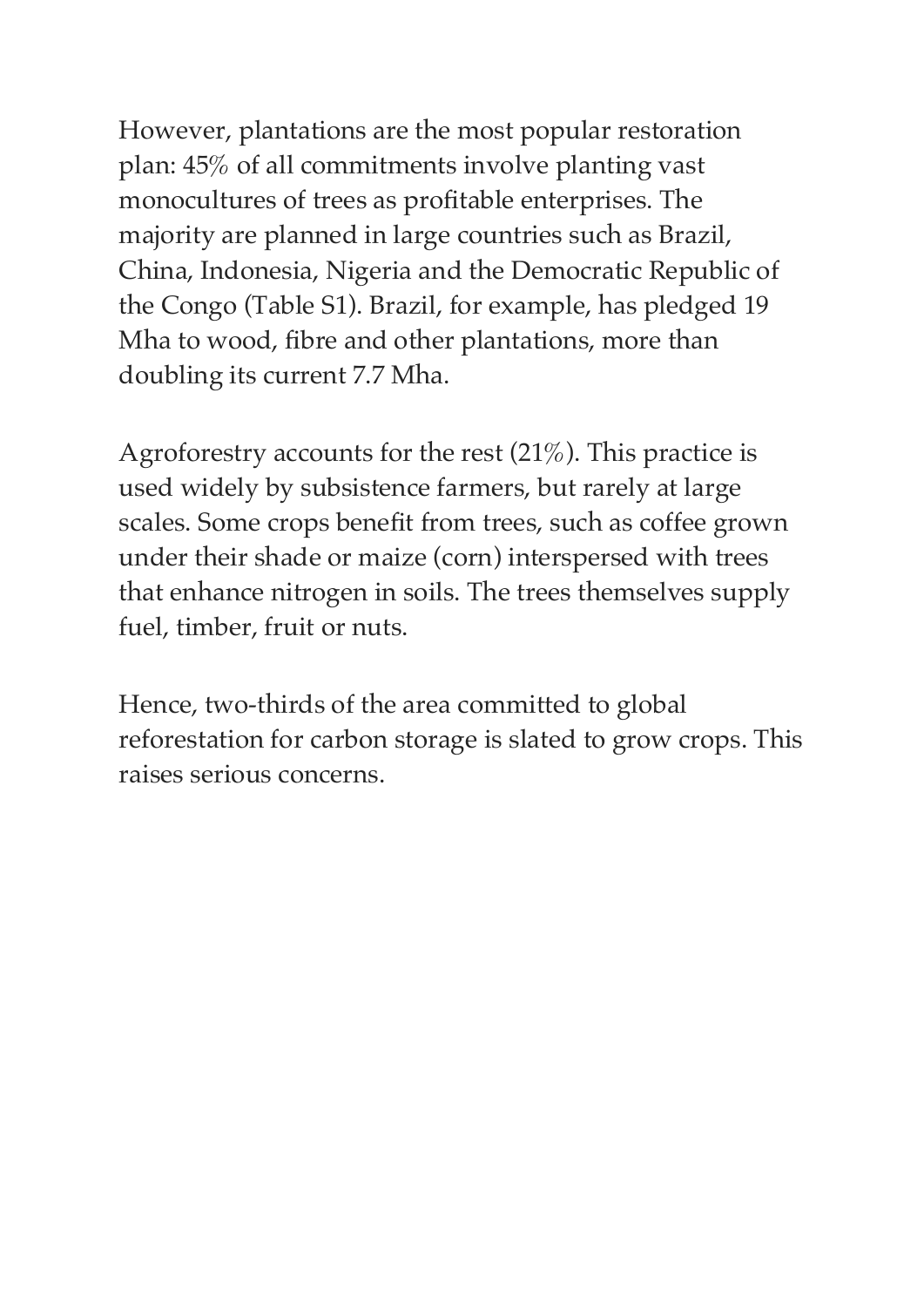

A trained dog scatters tree seeds in a forest in Chile that was devastated by fire in 2017.Credit: Martin Bernetti/AFP/Getty

First, plantations hold little more carbon, on average, than the land cleared to plant them. Clearance releases carbon, followed by rapid uptake by fast-growing trees such as *Eucalyptus* and *Acacia* (at up to 5 tonnes of carbon per hectare per year). But after such trees are harvested and the land is cleared for replanting — typically once a decade the carbon is released again by the decomposition of plantation waste and products (mostly paper and woodchip boards).

It might be possible to increase the amount of carbon stored in plantation lands by harvesting them less often, using different species or converting timber into longer-lived products[3.](https://www.nature.com/articles/d41586-019-01026-8#ref-CR3) But little field research has been done, in part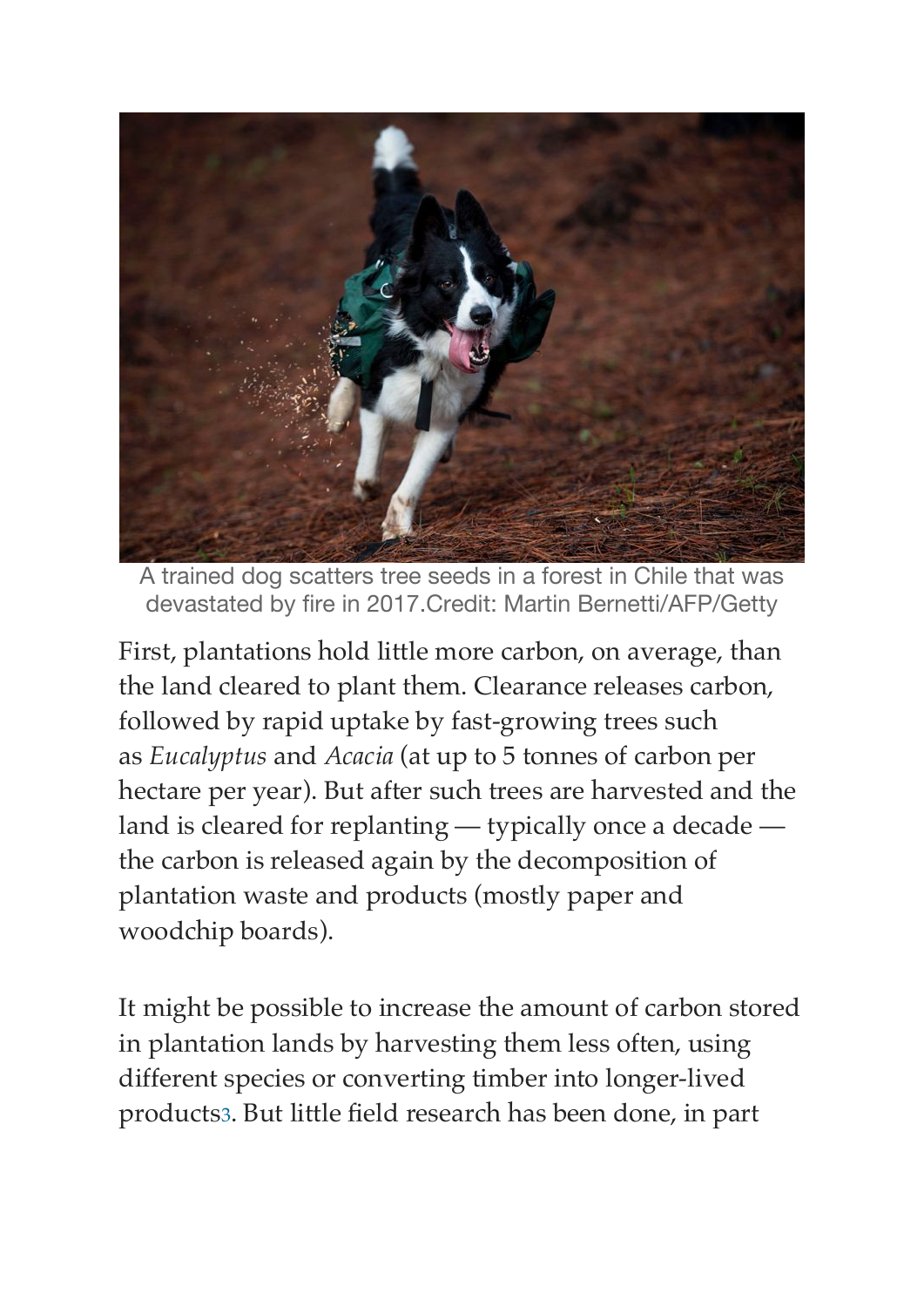because it could lower plantation yields.

Second, drastically increasing the area of plantations could undercut their profitability — the reason that nations are prioritizing them. If current restoration plans are enacted, the world's tropical and subtropical plantation estate would rise by 157 Mha, to 237 Mha. This would mark a major shift in global land us[e5.](https://www.nature.com/articles/d41586-019-01026-8#ref-CR5) Prices of woodchip and paper products would probably fall. But there has been no research into the potential economic effects of this major change in forestry polic[y5.](https://www.nature.com/articles/d41586-019-01026-8#ref-CR5)

Third, policymakers are misinterpreting the term 'forest restoration'. Few conservationists, for example, think that this should include planting a monoculture of *Eucalyptus* trees for regular harvest. But by exploiting broad definitions and confused terminology, policymakers and their advisers are misleading the public.

It is true that many plantations meet the UN Food and Agriculture Organization's definition of a forest: greater than 0.5 hectares in area, trees at least 5 metres high and more than 10% canopy cover[5.](https://www.nature.com/articles/d41586-019-01026-8#ref-CR5) Yet the key components of climate-change mitigation and biodiversity protection are missing. Plantations are important economically, but they should not be classified as forest restoration. That definition urgently needs an overhaul to exclude monoculture plantations.

Fourth, reports often mix up the process of regeneration to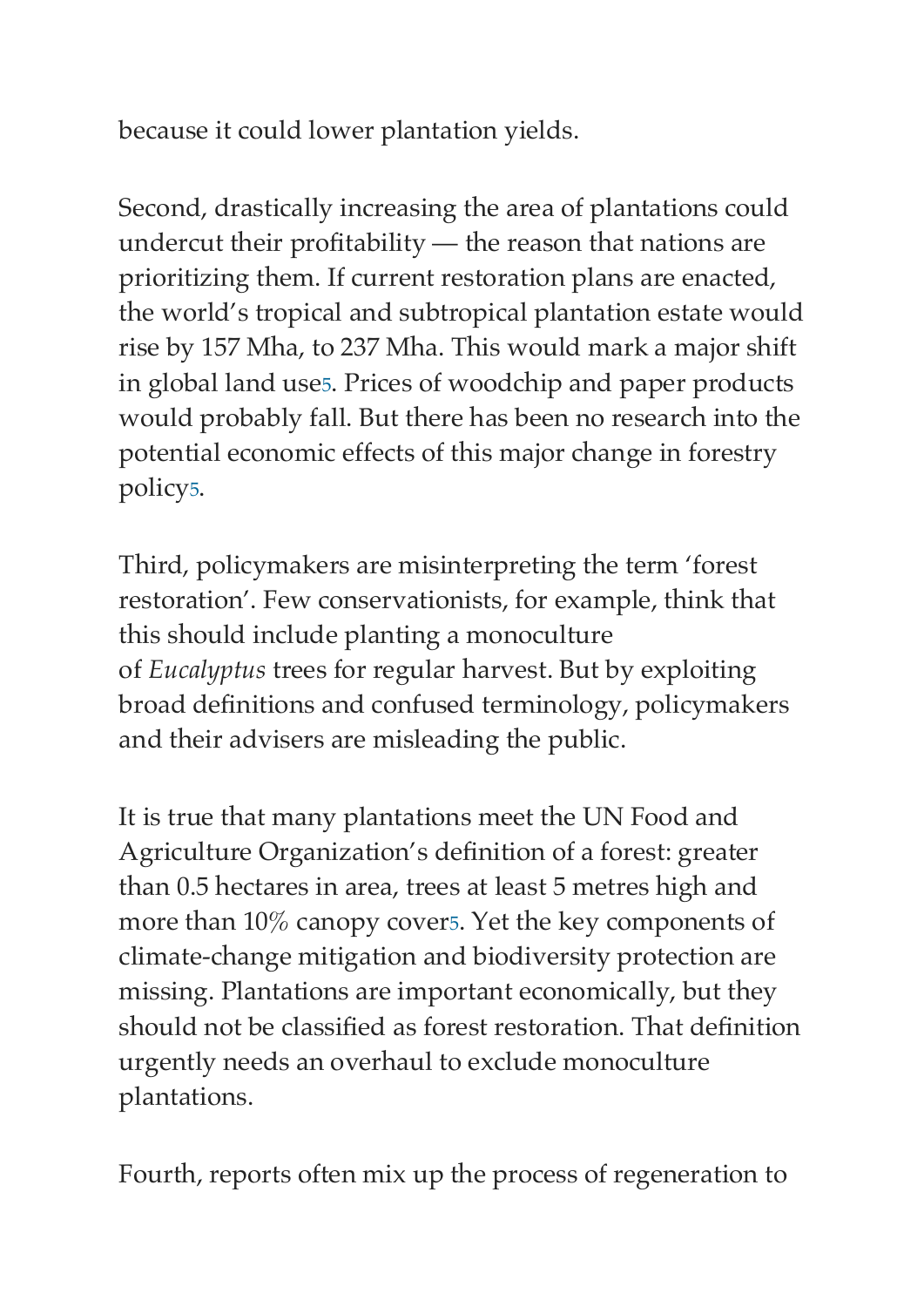natural forest with the resulting land-cover type[6.](https://www.nature.com/articles/d41586-019-01026-8#ref-CR6) Land can be labelled as natural forest when it is far from mature. Meanwhile, climate-benefit calculations usually assume that this land becomes forest and remains so forever. But there is no guarantee that these forests will be protected 50 or 100 years from now, particularly as the demand for land grows.

# **Four paths**

Natural-forest restoration is clearly the most effective approach for storing carbon. But clashing priorities are sabotaging carbon storage potential. To illustrate, we calculated carbon uptake under a series of four restoration scenarios pledged by 43 countries under the Bonn Challenge and national schemes (see 'Which strategy?' and Supplementary Methods). In the first scenario, today's commitments are extended to 2100. In the second, these are retained to 2050, after which natural forest is converted to plantations for biofuels. In the third, the whole area (350 Mha) regenerates to natural forest. And in the fourth, everything becomes plantations.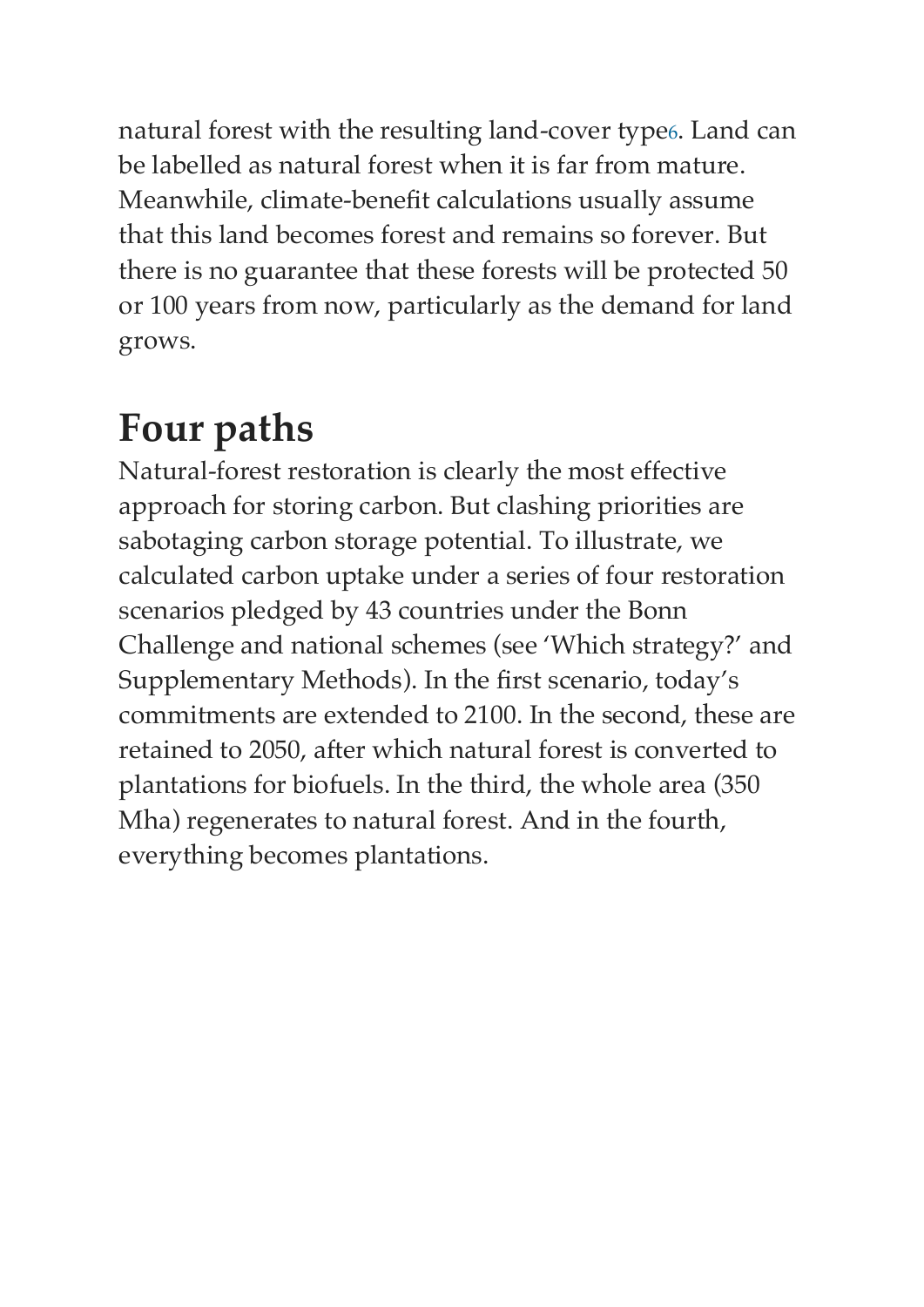#### **WHICH STRATEGY?**

The amount of carbon stored by 2100 depends on which type of forest restoration the 43 Bonn Challenge countries in the analysis decide to adopt, across a total area of 350 million hectares (Mha).



Source: S. L. Lewis *et al*.

In short, if the entire 350 Mha is given over to natural forests, they would store an additional 42 Pg C by 2100 (see 'Which strategy?'). Giving the same area exclusively to plantations would sequester just 1 Pg C or, if used only for agroforestry, 7 Pg C. Furthermore, we find, on average, that natural forests are 6 times better than agroforestry and 40 times better than plantations at storing carbon (sequestering 12, 1.9 and 0.3 Pg C per 100 Mha by 2100, respectively; see Supplementary Information, Table S6).

So under current schemes, natural forests can get us most of the way to the median estimate for forest uptake used in the IPCC's pathways for keeping warming under 1.5 °C, 57 Pg C. (Our storage figure is lower because of moreoptimistic assessments of tree growth and the area planted in some model runs[2.](https://www.nature.com/articles/d41586-019-01026-8#ref-CR2)) Any other approach will fall far short.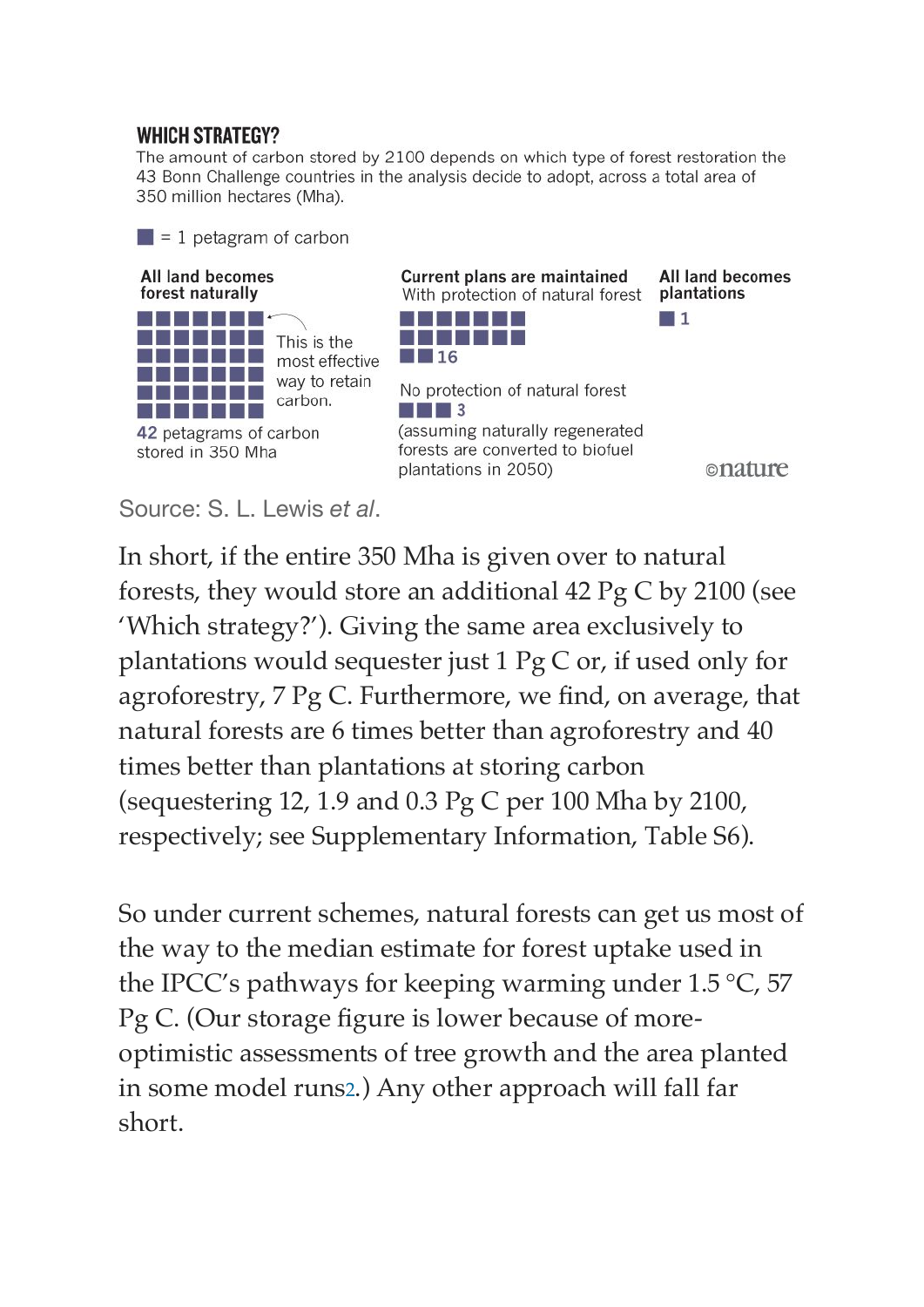Maintaining the current reported mix of natural-forest restoration, plantations and agroforestry sequesters about one-third of the carbon (16 Pg C) of the natural-forest-only scenario, largely because plantations are ineffective (see 'Which strategy?'). Even this might be optimistic, because it assumes that all new forests are protected, whereas climate policy itself can threaten them.

Central to the 1.5 °C pathways is another technology for removing carbon from the atmosphere: bioenergy with carbon capture and storage (BECCS). This is expected to remove 130 Pg C by 210[02](https://www.nature.com/articles/d41586-019-01026-8#ref-CR2). That technology would require a further 380–700 Mha of land by mid-century to grow crops for biofuel[7.](https://www.nature.com/articles/d41586-019-01026-8#ref-CR7) *Eucalyptus*, maize and switchgrass (*Panicum virgatum*) would be burnt in power stations and the carbon emissions captured and stored underground. This huge extra demand for land could displace restored forests. We estimate that converting the planned new natural forests to bioenergy crops after 2050 slashes sequestration to a paltry 3 Pg C by 2100. This also delays by decades the time when BECCS becomes carbon-negative[7](https://www.nature.com/articles/d41586-019-01026-8#ref-CR7).

There are many uncertainties in our estimates, ranging from where exactly the restoration will take place, to which species might be planted and their carbon sequestration rates. Future CO2 fertilization and climate impacts on future forests are especially uncertain, and could be better assessed using Earth-system model runs (see Supplementary Information).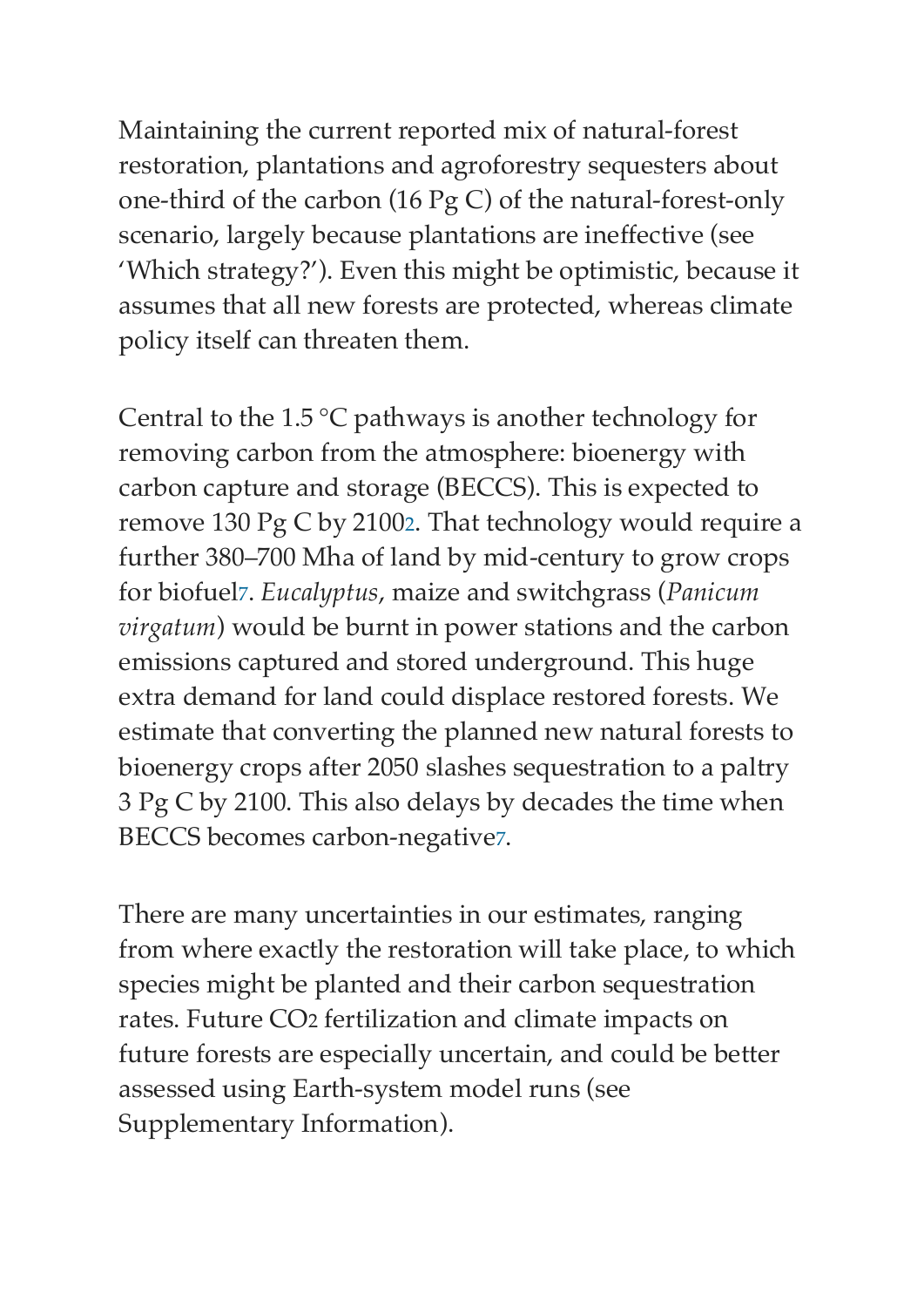

A *Eucalyptus* plantation in São Paulo state, Brazil.Credit: SambaPhoto/Cassio Vasconcellos/Getty

Critics will counter that it is unrealistic to expect all natural forests to be protected in perpetuity. Certainly, tree-based agriculture and plantations are essential parts of many landscapes. What is required is an extension of the restoration agenda, not a retreat from it. Reaching 350 Mha of new natural forest is possible as part of a much larger total area that would include plantations and agroforestry.

Because Earth's land area is finite, research is needed to establish optimum responses to competing pressures on the world's lands, for food, fuel, fodder, fibre and ecosystem service[s8](https://www.nature.com/articles/d41586-019-01026-8#ref-CR8). However, these pressures are not in only one direction: there is potential for rising agricultural productivity to release land, as could shifts in consumer habits, such as towards diets that are low in meat and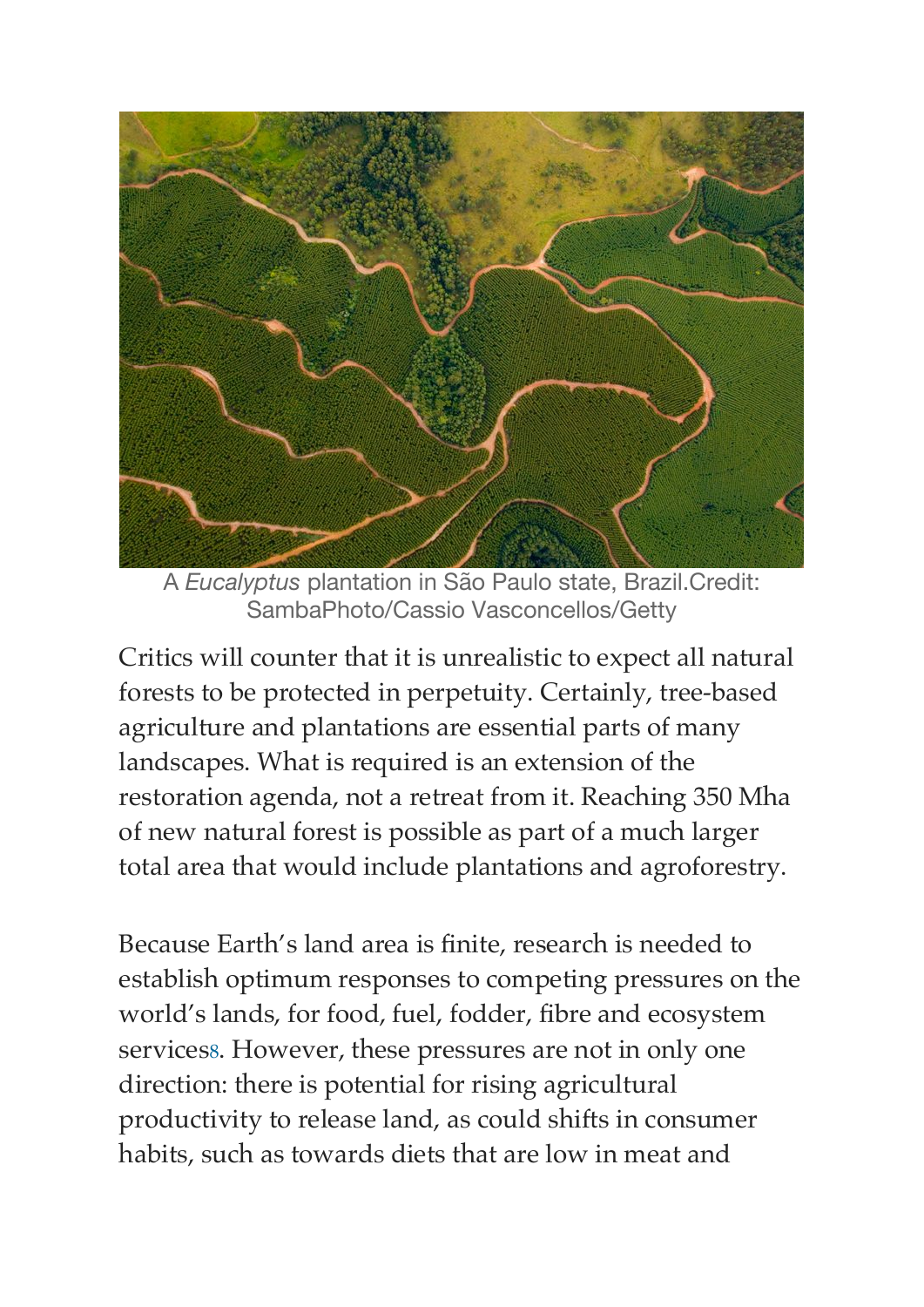dairy. And synergies exist: using habitat restoration to connect existing forests would allow species to move as the climate changes, lessening future waves of extinction.

# **What next?**

Today's forest-restoration schemes must increase their carbon sequestration potential to meet global climate commitments. We suggest four ways in which this could happen.

First and foremost, countries should increase the proportion of land that is being regenerated to natural forest. Each additional 8.6 Mha sequesters another 1 Pg C by 2100. That is an area roughly the size of the island of Ireland, or the state of South Carolina.

Second, prioritize natural regeneration in the humid tropics, such as Amazonia, Borneo or the Congo Basin, which all support very high biomass forest compared with drier regions. International payments to recreate and maintain new forests from carbon sequestration, climate adaptation or conservation funds could mobilize action.

Third, build on existing carbon stocks. Target degraded forests and partly wooded areas for natural regeneration; focus plantations and agroforestry systems on treeless regions and, where possible, select agroforestry over plantations.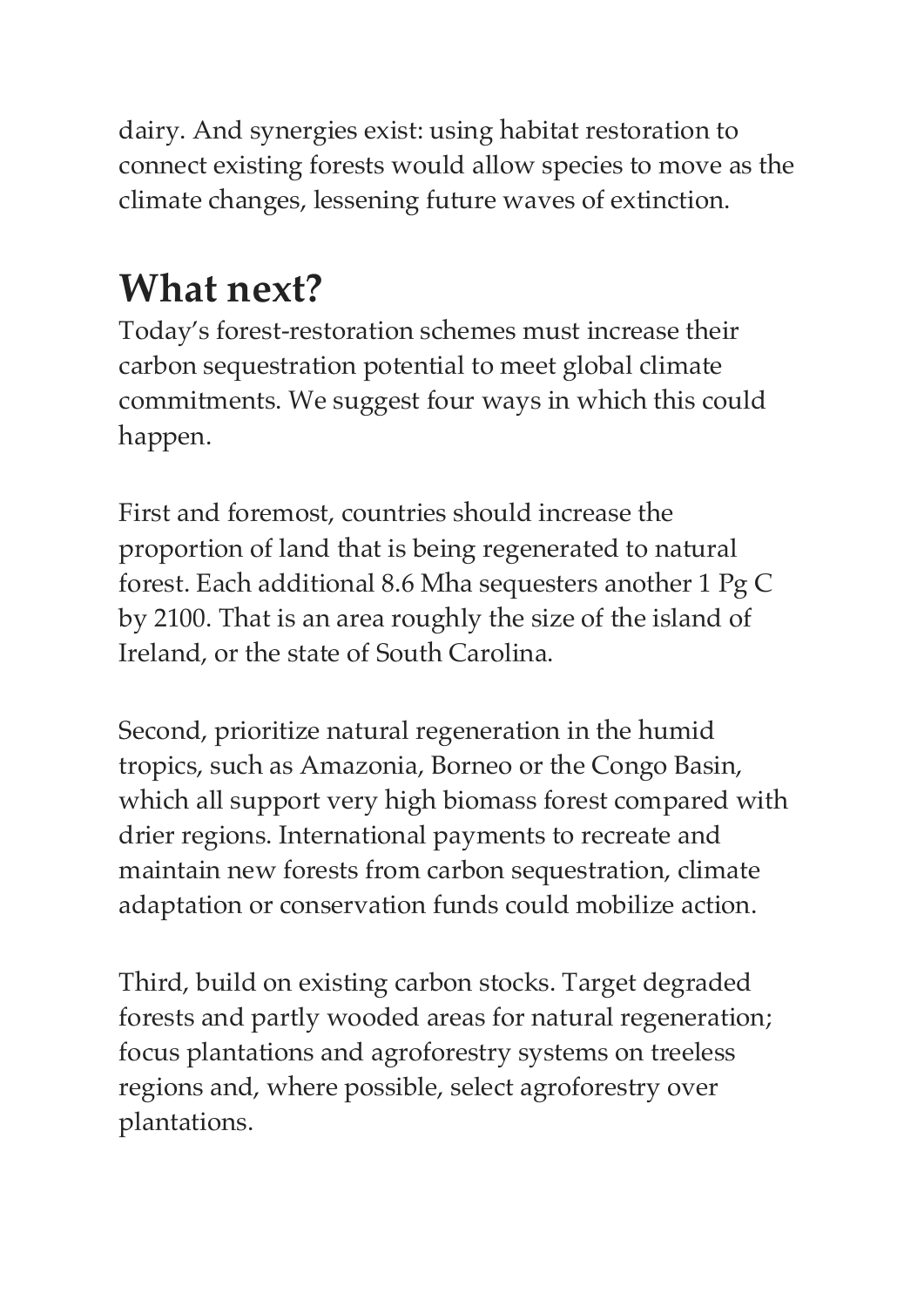Fourth, once natural forest is restored, protect it. This could be by expanding protected areas; giving title rights to Indigenous peoples who protect forested land; changing the legal definition of how land may be used so it cannot be converted to agriculture, or encouraging commodities companies to commit to not clearing restored natural forests.

The ambitious global restoration agenda is good news. And last month's declaration that the 2020s will be the UN Decade on Ecosystem Restoration affirms its importance. But these efforts will remove sufficient carbon from the atmosphere only if forest restoration is taken to be what it means: the permanent re-establishment of largely natural and largely intact forest.

*Nature* **568**, 25-28 (2019)

*doi: 10.1038/d41586-019-01026-8*

## **References**

. 1.

Lewis, S. L. *Nature* **532**, 283 (2016).

**[PubMed](http://www.ncbi.nlm.nih.gov/entrez/query.fcgi?cmd=Retrieve&db=PubMed&dopt=Abstract&list_uids=27111605) [Article](https://doi.org/10.1038%2F532283a) [Google Scholar](http://scholar.google.com/scholar_lookup?&journal=Nature&volume=532&publication_year=2016&author=Lewis%2CS.%20L.)**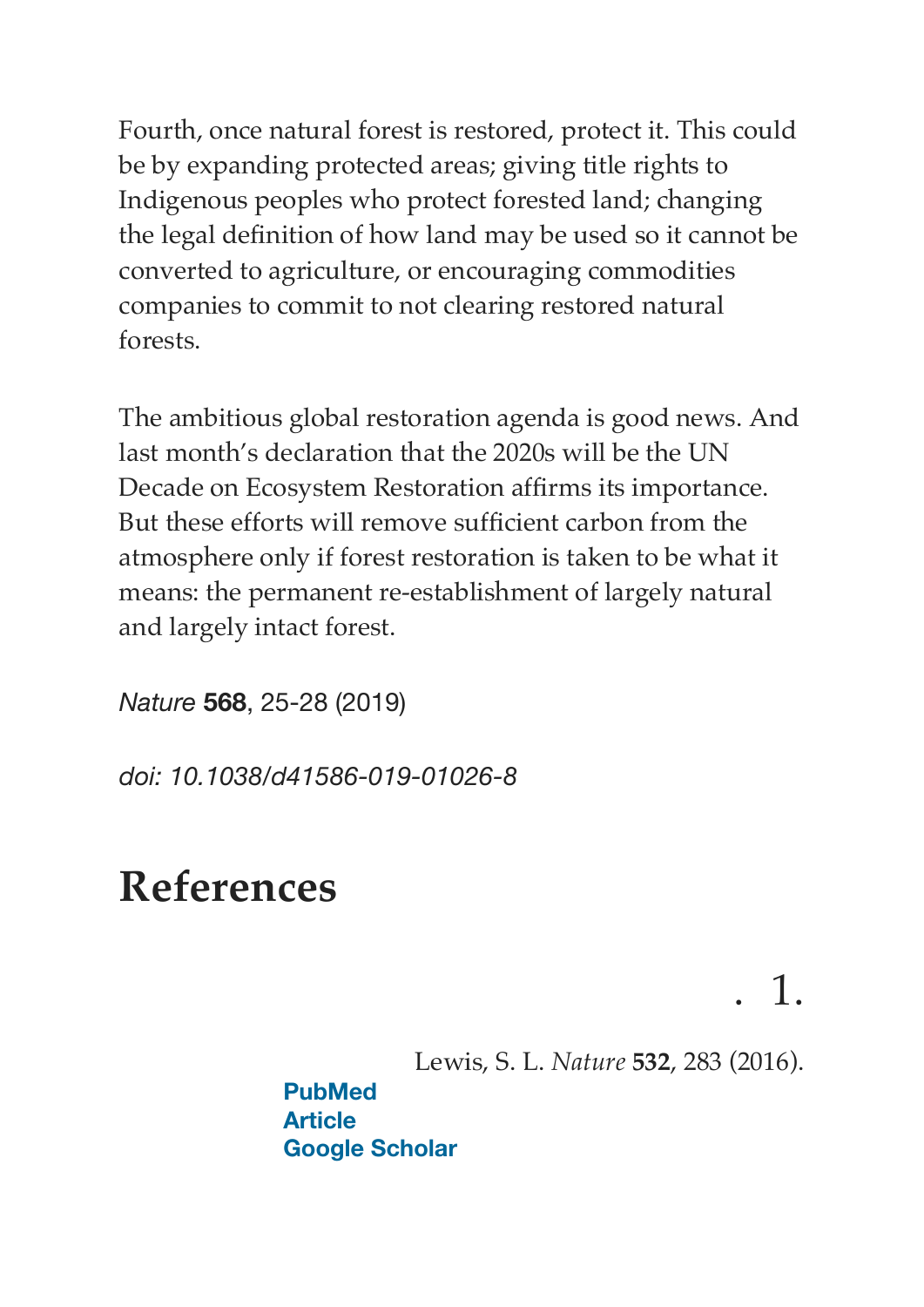Intergovernmental Panel on Climate Change. *Global* 

*Warming of 1.5 °C* (IPCC, 2018).

. 3.

Griscom, B. W. *et al. Proc. Natl Acad. Sci. USA* **114**,

11645–11650 (2016).

**[Article](https://doi.org/10.1073%2Fpnas.1710465114) [Google Scholar](http://scholar.google.com/scholar_lookup?&journal=Proc.%20Natl%20Acad.%20Sci.%20USA&volume=114&pages=11645-11650&publication_year=2016&author=Griscom%2CB.%20W.)**

## . 4.

Poorter, L. *et al. Nature* **530**, 211–214 (2016). **[PubMed](http://www.ncbi.nlm.nih.gov/entrez/query.fcgi?cmd=Retrieve&db=PubMed&dopt=Abstract&list_uids=26840632) [Article](https://doi.org/10.1038%2Fnature16512) [Google Scholar](http://scholar.google.com/scholar_lookup?&journal=Nature&volume=530&pages=211-214&publication_year=2016&author=Poorter%2CL.)**

# . 5.

UN Food and Agriculture Organization. *Global Forest* 

*Resources Assessment 2015* (FAO, 2015).

# . 6.

Chazdon, R. L. & Guariguata, M. R. *Biotropica* **48**, 716–

730 (2016).

#### **[Article](https://doi.org/10.1111%2Fbtp.12381)**